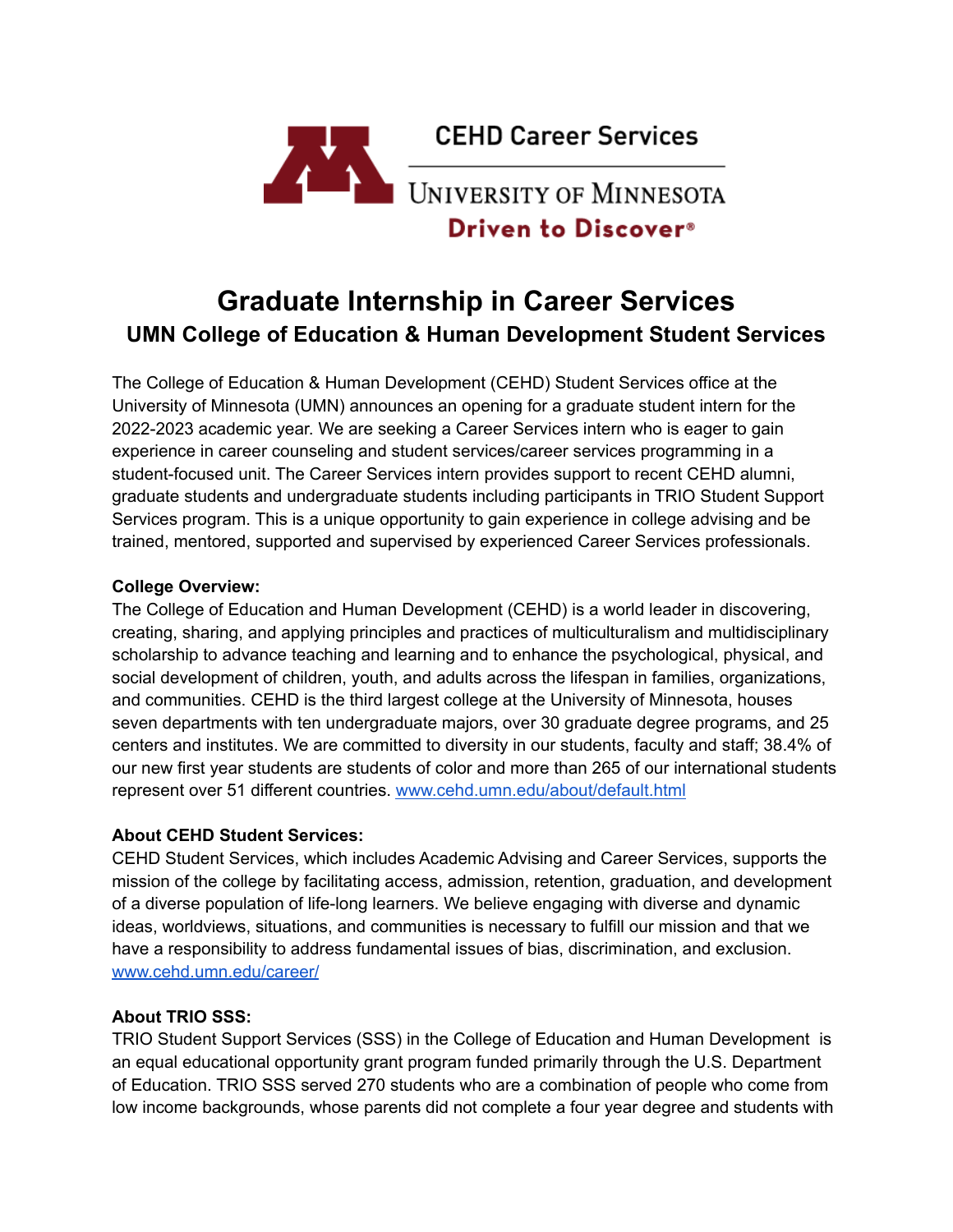disabilities; 150 of these students served will be new first year students each year. TRIO SSS provides holistic advising services, academic instruction and support, leadership development, institutional advocacy and cultural capital building activities to ensure retention and graduation of participants. www.cehd.umn.edu/trio/

### **Position Description:**

- Provide holistic, inclusive and strengths-based career counseling that is grounded in student development theory and meets the individual needs of students.
- Identify needs of undergraduate and graduate students and recent alumni by establishing trust and building authentic relationships through various contact methods (e.g. drop-ins and 1-hour appointments, small group, email, phone, and Zoom).
- Guide students through major and/or career decision-making and the internship/job search with compassion and optimism while encouraging and challenging students to overcome barriers and set goals with clear action plans that move them towards degree progress, timely graduation, and career success.
- Educate and coach students on the internship and job search process including how to research and search for employers, write resumes and cover letters, develop strong interview skills, prepare for career fairs/events, build a professional network, and negotiate salary, while recognizing and addressing potential challenges/barriers unique to each individual.
- Create and give classroom presentations to CEHD students on career development topics utilizing engaging multimedia and activities that are effective for various learning styles.
- Consult and collaborate with advising and departmental colleagues on individual student cases.
- Additional projects and opportunities depending on intern's interest, background and strengths.
- Involvement in professional development and training opportunities related to career development, career services, equity and diversity.

#### **Qualifications**

- Applicants must be currently enrolled in a graduate-level program in student affairs/student development, counseling, psychology, higher education or a related field with an interest in student development, career development or workforce development.
- Completion of career development and counseling course work.
- Ability to take initiative and work independently.
- Ability to collaborate effectively and work as part of a team.
- Demonstrated creativity, flexibility and adaptability.
- Commitment to equity and diversity and a passion for holistically supporting the learning, development and career success of all students.
- Experience developing and conducting workshops/presentations.
- Completion of student development theory coursework is preferred, but not required.
- Experience with job search skills, career development, and teaching or advising with college students is preferred, but not required.